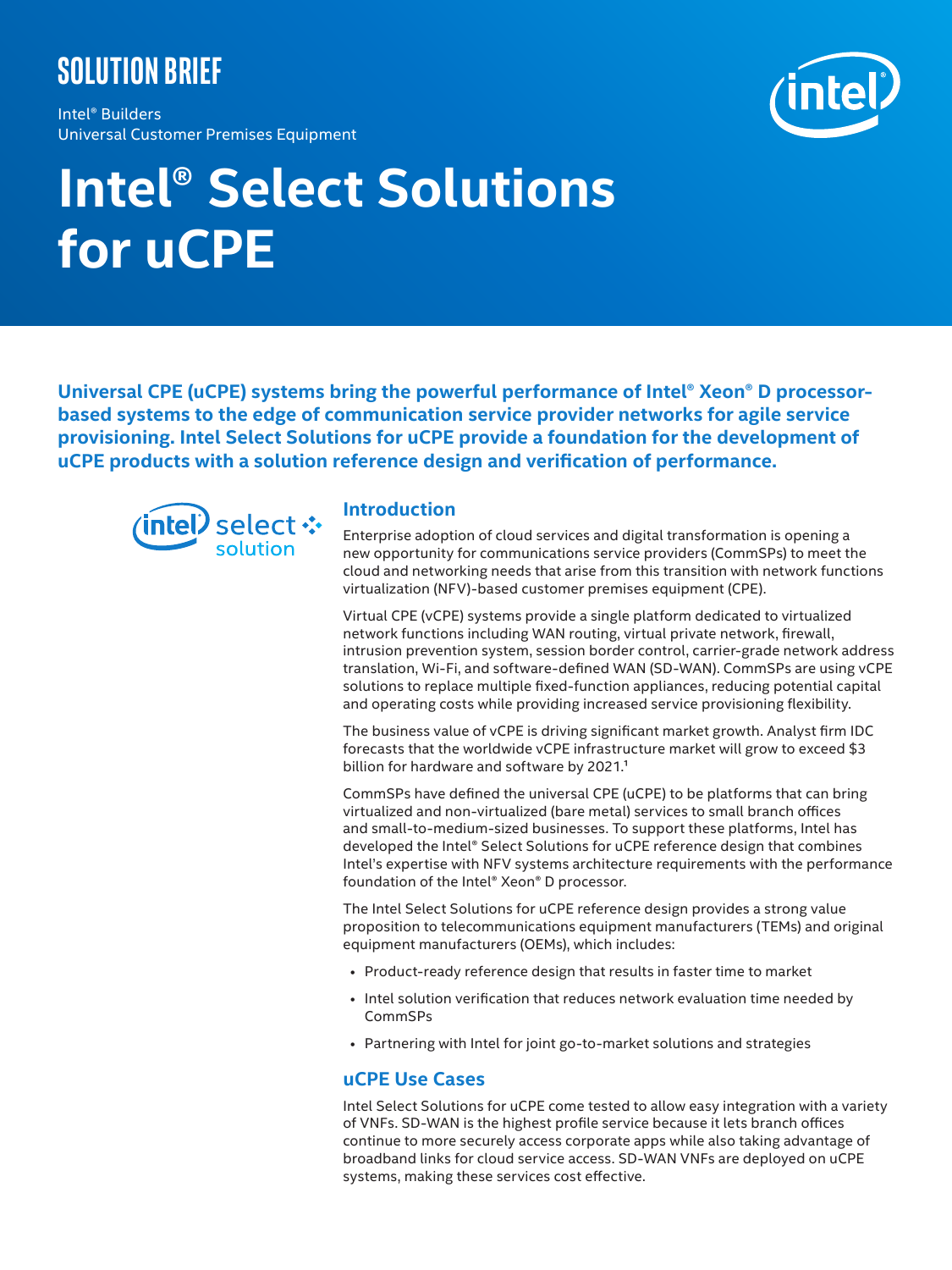#### **Solution Brief | Intel® Select Solutions for uCPE**

CommSPs can also utilize uCPEs for other traditional branch office and small-to-medium-sized business services. With Intel hardware-based servers at a wide range of price points, enterprises can standardize on networking and data security software services across all size facilities down to the smallest branch offices. Organizations with large branch office networks, such as retail stores or banks, can centralize the purchase of their key networking applications and work with their CommSP to deploy the applications across their corporate landscape for consistency and centralized updates and policies.

For small businesses, an Intel processor-based uCPE can provide the compute performance that lets CommSPs provision a single system that enables a wide range of networking and hosted services. CommSPs can also standardize on software used in hybrid cloud-CPE services because the software can run on Intel® architecture-based servers in both locations. In these hybrid cloud-CPE services, complex software functionality is hosted in the cloud and the uCPE is utilized for network connectivity and localized processing.

#### **Intel Select Solutions for uCPE Reference Design**

Intel has designed two product configurations as part of the Intel Select Solutions for uCPE reference design:

- Intel Select Solutions for uCPE base configuration: This uCPE design utilizes a four-core or greater Intel Xeon D processor and network and storage products from Intel (see Table 1) targeting value-based solutions with at least two virtual machines in a small-to-mediumsized business environment.
- Intel Select Solutions for uCPE plus configuration: This uCPE design utilizes a 14-core Intel Xeon D processor and specifies the network, storage, and integrated platform acceleration products (see Table 1) from Intel to maximize virtual machine density.

Table 1 shows the hardware required for each uCPE configuration.

| <b>INGREDIENT</b>            | <b>INTEL® SELECT SOLUTIONS FOR UCPE</b><br><b>BASE CONFIGURATION HARDWARE</b>                                                                                                                                            | <b>INTEL® SELECT SOLUTIONS FOR UCPE</b><br><b>PLUS CONFIGURATION HARDWARE</b>                                                                                                     |  |
|------------------------------|--------------------------------------------------------------------------------------------------------------------------------------------------------------------------------------------------------------------------|-----------------------------------------------------------------------------------------------------------------------------------------------------------------------------------|--|
| <b>PROCESSOR</b>             | Intel® Xeon® D-2123IT processor, 4 core,<br>2.2 GHz, 60 W, or higher SKU                                                                                                                                                 | Intel Xeon D-2177NT processor, 14 core, 1.9 GHz,<br>105 W, or higher SKU                                                                                                          |  |
| <b>MEMORY</b>                | 16 GB DDR4 2133 MHz, 4 * 4 GB (16 GB Total)<br>Minimum all 4 memory channels populated (1 DPC)<br>to achieve 16 GB (i.e., 4 * 4 GB RDIMM)                                                                                | 64 GB DDR4 2667 MHz, 4 * 16 GB (64 GB Total)<br>Minimum all 4 memory channels populated (1 DPC)<br>to achieve 64 GB (i.e., 4 * 16 GB RDIMM)                                       |  |
| <b>NICS</b>                  | 2 x 10 GbE integrated Ethernet ports                                                                                                                                                                                     | 4 x 10 GbE integrated Ethernet ports                                                                                                                                              |  |
| <b>INTEL<sup>®</sup> QAT</b> | Integrated Intel® QuickAssist Technology, <sup>2</sup> or an Intel®<br>QuickAssist Adapter 8970 PCIe* add-in card, <sup>2</sup> or<br>equivalent Intel® C627 Series Chipset QAT Enabled<br>PCIe add-in card <sup>2</sup> | Integrated Intel® QuickAssist Technology, or an Intel®<br>QuickAssist Adapter 8970 PCIe* add-in card, or<br>equivalent Intel® C62x Series Chipset QAT Enabled<br>PCIe add-in card |  |
| <b>STORAGE</b>               | Intel® SSD Data Center S3110 256 GB 2.5" internal<br>solid state drive (SATA or M.2)                                                                                                                                     | Intel® SSD Data Center S3110 512 GB 2.5" internal<br>solid state drive (SATA or M.2)                                                                                              |  |

**Table 1.** Example hardware configuration for Intel Select Solutions for uCPE base configuration and Intel Select Solutions for uCPE plus configuration.

# **What Are Intel Select Solutions?**

Intel Select Solutions are verified hardware and software stacks that are optimized for specific software workloads across compute, storage, and network. The solutions are developed from Intel's deep experience with independent software vendor (ISV) and OEM/ODM industry partners, as well as extensive collaboration with the world's leading data center and service providers. To qualify a product as an Intel Select Solution, solution providers must:

- 1. Follow the software and hardware stack requirements outlined by Intel
- 2. Replicate or exceed Intel's reference benchmark performance threshold
- 3. Publish a detailed installation guide to facilitate customer deployment

Solution providers can develop their own optimizations to add further value to the solutions.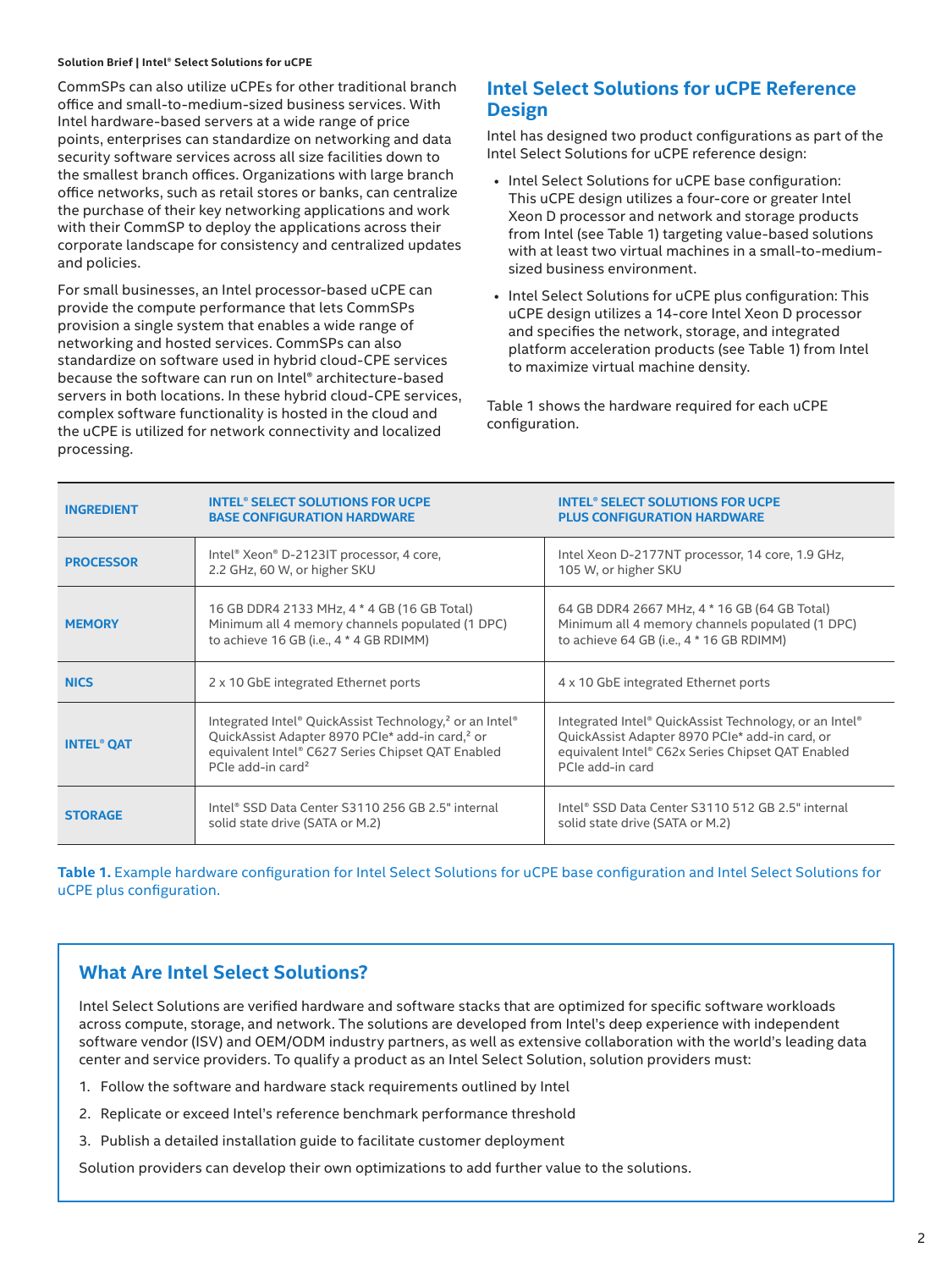### **Verified Performance Through Benchmark Testing**

All Intel Select Solutions are verified by Intel to meet a specified minimum level of workload-optimized performance capability. Verified Intel Select Solutions for uCPE meet or exceed design and testing standards for data throughput and specialized security, encryption and compression performance that are essential in edge networking use cases. There are three key testing standards that are specified for Intel Select Solutions for uCPE:

Intel® QuickAssist Technology: Intel® QAT establishes stringent performance standards for bulk crypto performance across a range of uCPE use cases including when applications are running simultaneously. This benchmark tests both compression and encryption algorithms measured with typical packet sizes.

OpenSSL Performance: In addition to the bulk crypto performance, Intel® Select Solutions for uCPE solutions must demonstrate a minimum OpenSSL throughput and sign operations performance requirements as measured by executing OpenSSL Speed Benchmark testing.

Packet Processing Performance: Intel® Select Solutions for uCPE require high data plane throughput, and achieving it requires implementing the open source Data Plane Development Kit (DPDK) to optimize performance. This performance is demonstrated using the DPDK L3 Forwarding sample application.

Table 2 shows the minimum performance standards for both the base and plus uCPE configurations.

#### **MINIMUM PERFORMANCE STANDARDS BASE CONFIGURATION<sup>3</sup> PLUS CONFIGURATION<sup>4</sup>**

|                                                                                    | Compress and verify <sup>5</sup> | $13$ Gb/s                                                          | 55 $Gb/s$                                                                               |
|------------------------------------------------------------------------------------|----------------------------------|--------------------------------------------------------------------|-----------------------------------------------------------------------------------------|
| Intel QAT Performance                                                              | Encryption <sup>6</sup>          | $20$ Gb/s                                                          | $100$ Gb/s                                                                              |
|                                                                                    | RSA <sup>7</sup>                 | 20,000 sign/s                                                      | 100,000 sign/s                                                                          |
|                                                                                    | AES128-CBC-HMAC-SHA1             | $20$ Gb/s                                                          | $100$ Gb/s                                                                              |
| OpenSSL Performance                                                                | <b>RSA 2048</b>                  | 20,000 signs/s                                                     | 100,000 sign/s                                                                          |
| Packet Processing Performance<br>using DPDK L3fwd RFC2544<br>zero packet loss test |                                  | 100% line rate with 128 B packet<br>size utilizing 2 x 10 Gb/s NIC | 100% line rate with 256 B packet<br>size utilizing 4 x 10 Gb/s integrated<br><b>NIC</b> |

**Table 2.** Minimum performance standards for Intel Select Solutions for uCPE. System builders, system integrators, and solution and service providers can further optimize the reference designs to achieve higher performance and capability.

### **Intel® Xeon® Processor D-2100 Product Family**

The Intel Xeon processor D-2100 product family is based on the Intel Xeon Scalable processor architecture and is optimized for low power consumption and high-density solutions, integrating essential network, security, and acceleration capabilities into the platform. Intel Xeon D processor-based solutions enable CommSPs to bring intelligent services to the network edge by offering low total cost of ownership and power draw, and delivering space-efficient commercial off-the-shelf servers. Key features include:

- Enhanced memory: Up to 512 GB of DDR4 ECC
- Enhanced accelerators: Integrated Intel® QuickAssist Technology (Intel® QAT) for accelerated compression and encryption/decryption
- New extensions: Intel® Advanced Vector Extensions 512 (Intel® AVX-512), a specialized instruction set for outstanding compute performance
- Enhanced networking: Up to four integrated 10 GbE Intel Ethernet adapters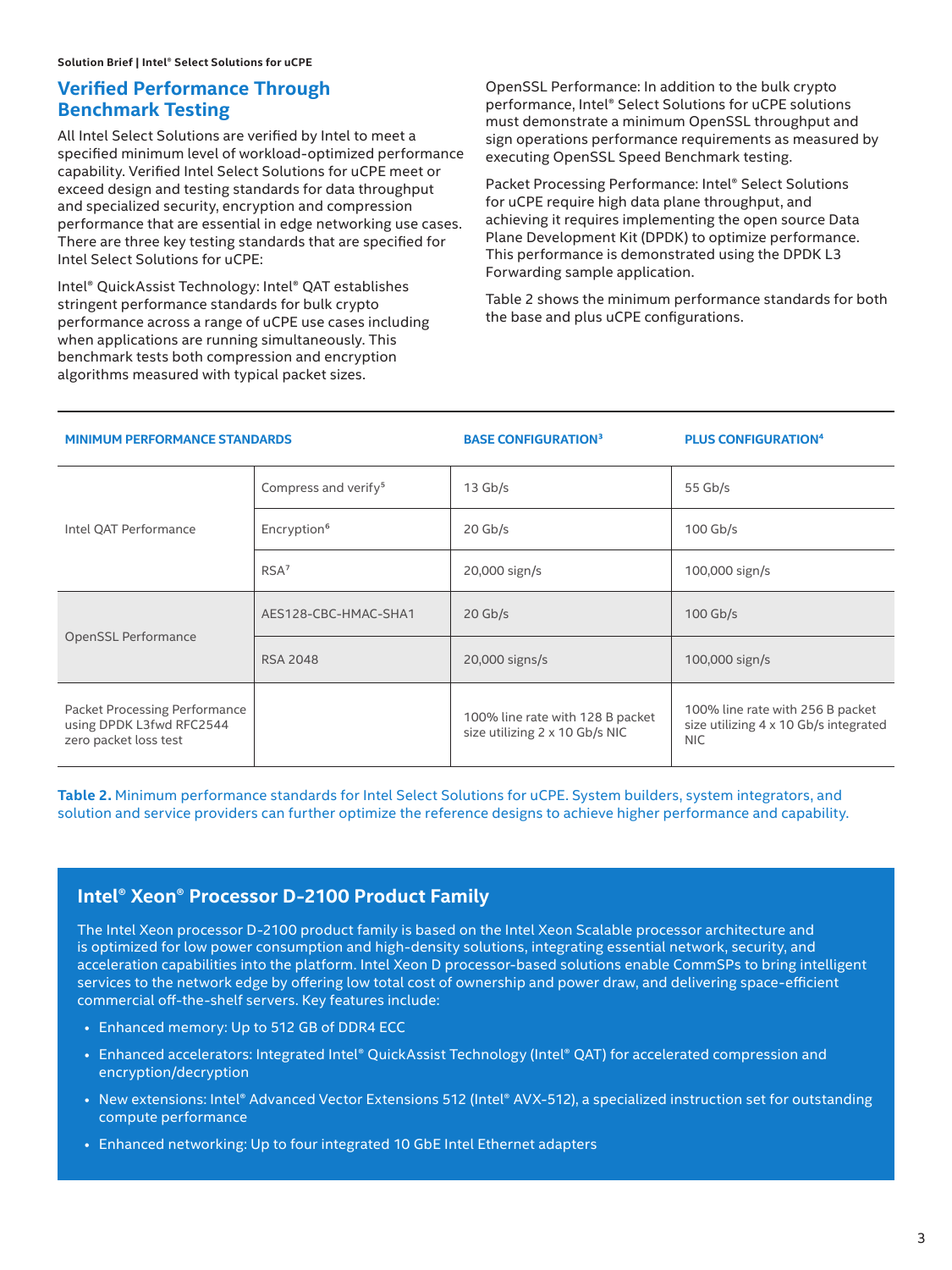#### **Software and Firmware Stack**

All Intel Select Solutions feature a workload-optimized software stack tuned to take full advantage of an Intel hardware foundation. The software and firmware configurations below apply to both the Intel Select Solutions for uCPE base configuration and the Intel Select Solutions for uCPE plus configuration.

|                 |                        | <b>INGREDIENT</b>                            | <b>SOFTWARE VERSION DETAILS</b>                            |  |
|-----------------|------------------------|----------------------------------------------|------------------------------------------------------------|--|
| <b>FIRMWARE</b> |                        | <b>BIOS/MCU</b>                              | February 2018 release date and later<br>0x2000043 or later |  |
|                 |                        | Firmware for Intel® Ethernet Connection X722 | V3.3                                                       |  |
| <b>HOST</b>     | <b>Development Kit</b> | <b>DPDK</b>                                  | 18.02                                                      |  |
|                 | <b>OS</b>              | Ubuntu*                                      | Ubuntu 16.04.3 (kernel 4.4.0-116-generic)                  |  |
|                 | Hypervisor             | KVM/QEMU*                                    | 2.5.0                                                      |  |
|                 | Libvirt                | Libvirt*                                     | 1.3.1                                                      |  |
|                 | <b>Drivers</b>         | Intel® QuickAssist Technology                | 1.7-L.1.0.5-25                                             |  |
|                 |                        | i40e                                         | 2.4.6                                                      |  |
|                 |                        | ixgbe                                        | 5.3.6                                                      |  |
| <b>GUEST</b>    | <b>Development Kit</b> | <b>DPDK</b>                                  | 18.02                                                      |  |
|                 | <b>OS</b>              | Ubuntu                                       | 14.04 LTS                                                  |  |
|                 |                        | Red Hat* Enterprise Linux*                   | RHEL 7.4 (kernel 3.10.0-693.11.6.el7.x86_64)               |  |
|                 | <b>Drivers</b>         | i40evf                                       | 3.5.6                                                      |  |
|                 |                        | ixgbevf                                      | 4.3.4                                                      |  |

Table 3. An example software stack for the initial Intel Select Solutions for uCPE configurations. (With ongoing testing and optimization collaboration, version levels and components are subject to change over time.)

#### **Ecosystem Enablement**

In addition to the reference design, Intel Select Solutions for uCPE benefit from a significant ecosystem of providers of tested and optimized VNFs that run on top of these configurations. For added I/O flexibility, the program has a network of options including xDSL, PON, DOCSIS, T1/E1, voice, wireless, and more. Global original design manufacturers (ODMs) that are part of the ecosystem have experience and expertise in manufacturing these uCPE devices.

# **Conclusion**

The uCPE market is expected to grow rapidly as CommSPs work with enterprises and small businesses to adopt these systems as part of their business strategies. The Intel Select Solutions for uCPE reference design provides the market with the platform, software, and ecosystem required to get to market quickly with a differentiated product. At the heart of the reference design is the Intel Xeon D processor, which offers the performance, acceleration features, security features, and built-in Ethernet connectivity needed for costeffective uCPE systems.